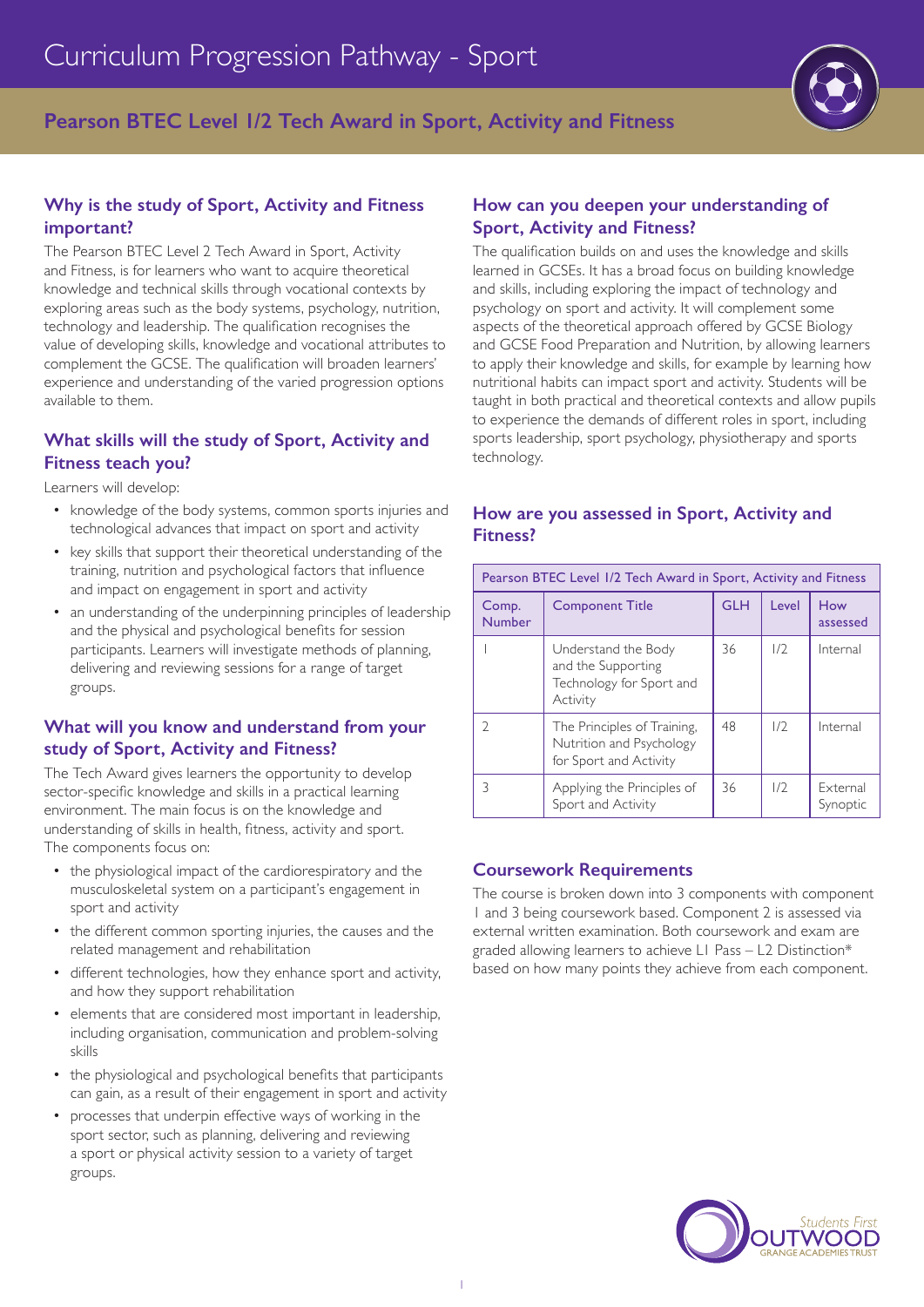# **Key Assessment Objectives**

| Qualification                                                                 | Content to be cover                                                                                                                                                                                                                                                                                                                                                                                                         | <b>Assessment method</b>                                                                                                                                                                                                                                                                                                                                                                                                                                                                                                  |
|-------------------------------------------------------------------------------|-----------------------------------------------------------------------------------------------------------------------------------------------------------------------------------------------------------------------------------------------------------------------------------------------------------------------------------------------------------------------------------------------------------------------------|---------------------------------------------------------------------------------------------------------------------------------------------------------------------------------------------------------------------------------------------------------------------------------------------------------------------------------------------------------------------------------------------------------------------------------------------------------------------------------------------------------------------------|
| Level 2 BTEC<br><b>Tech Award in</b><br><b>Sport, Activity</b><br>and Fitness | Component 1- Understanding the Body and Supporting<br>Technology for Sport and Activity<br>• Investigate the impact of sport and activity on body<br>systems<br>• Explore common injuries in sport and activity and<br>methods of rehabilitation<br>• Understand how technological advances have impacted<br>sport and activity.                                                                                            | <b>Internally assessed</b> assignments $=$ 30% of the total course:<br>• Throughout this component students will be assessed<br>through a variety of methods. This could include a<br>written report containing an opportunity for extended<br>writing, a blog, leaflet or a PowerPoint® presentation.                                                                                                                                                                                                                    |
|                                                                               | Component 2- The Principles of Training, Nutrition and<br>Psychology for Sport and Activity<br>• Investigate how training can improve fitness for sport and<br>activity<br>• Explore how a healthy diet, macro and micronutrients,<br>and hydration are beneficial for sport and activity<br>• Understand how psychological factors such as<br>motivation, self-confidence and anxiety can influence<br>sport and activity. | <b>External assessment</b> $=$ 40% of the total course:<br>• This component is assessed through a written assessment<br>set and marked by Pearson. The external assessment<br>will be I hour and 30 minutes in length. The number of<br>marks for the assessment is 70. The paper will contain a<br>number of short and extended answer questions that will<br>assess learners' understanding of the training, nutrition<br>and psychological factors that contribute to participant<br>engagement in sport and activity. |
|                                                                               | Component 3- Applying the Principles of Sport and<br>Activity<br>• Understand the fundamentals of sport and activity<br>leadership<br>• Plan activity sessions for target groups<br>• Understand how to plan for health, fitness and diet.                                                                                                                                                                                  | <b>Internally assessed</b> (synoptic) assignment $=$ 30% of the<br>total course:<br>• Students will use their knowledge and understanding to<br>plan and lead an engaging activity session.<br>• This component is designed to be synoptic (drawing<br>together knowledge from the previous components) and<br>taken near the end of the course.                                                                                                                                                                          |

## **Study of Sport, Activity and Fitness can lead to a wide range of careers:**

- PE teacher
- Sport scientist
- Physiotherapist
- Sports coach
- Sport Development Officer
- Personal Trainer
- Sports psychologist
- Sports analyst
- Sports journalist
- Sports masseuse